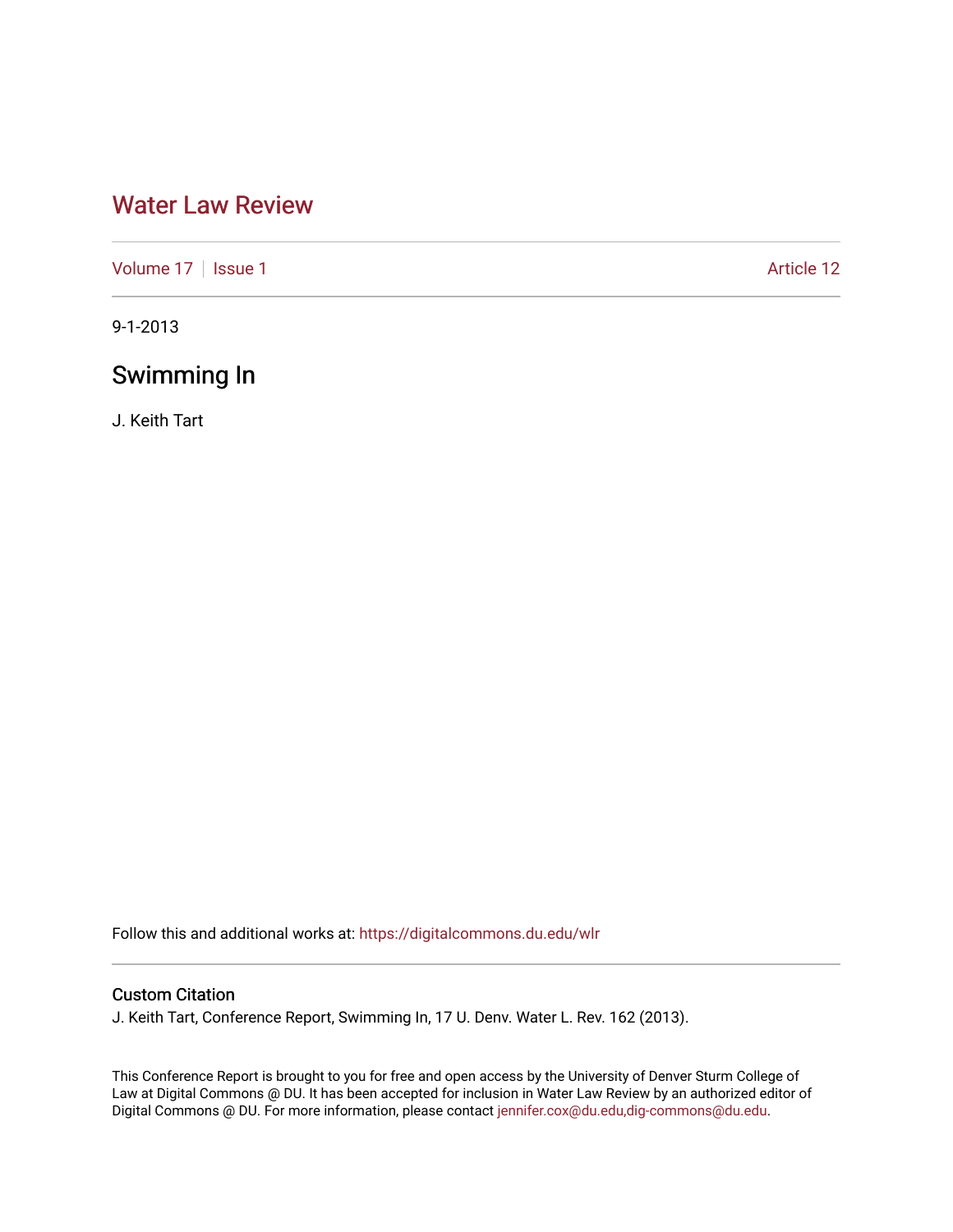## **24TH ANNUAL SOUTH PLATTE FORUM: THE INS AND OUTS OF THE SOUTH PLATTE BASIN**

### Longmont, Colorado October 23-24, **2013**

### **SWIMMING IN**

As part of its twenty-fourth annual proceedings, the South Platte Forum hosted a discussion on fish in the South Platte Basin. Titled "Swimming In," the three-part discussion focused on the heritage of Colorado's state fish, fish management **by** flow management, and improvement of urban streams for native warmwater fishes.

Dr. Kevin Rogers, a fisheries scientist and member of the Aquatic Research Group for Colorado Parks and Wildlife ("CPW"), spoke about the greenback cutthroat trout (the "greenback"), Colorado's state fish since 1994. Often referred to as the "blackspotted trout" and once believed to be extinct, in **1973** the government designated the greenback as one of the first species listed as endangered under the Endangered Species Act **("ESA").** Downlisted from endangered to threatened in **1978** and currently poised for delisting entirely, Dr. Rogers noted the greenback is one of the "shining stars" of the **ESA** due to the success of multiple conservation efforts.

**Dr.** Rogers described recent historical research and scientific analyses of the greenback's **DNA** that revealed much about the greenback's lineage. For example, in the mid-1850s, William **A.** Hammond, a **Civil** War surgeon and eventual Surgeon General of the United States Army, served as medical officer on an expedition from Fort Riley, Kansas that attempted to find a pass to the Oregon Trail. Dr. Rogers obtained copies of notes Hammond made and sent to the National Archives at Philadelphia after his expedition. In these notes, Hammond mentioned the blackspotted trout. Dr. Rogers plotted Hammond's notes on a timeline and determined that Hammond made his notes regarding the blackspotted trout in what is now Colorado. Hammond also managed to collect and send trout specimens to the National Archives. Dr. Rogers reported that scientists analyzed **DNA** taken from these preserved specimens and confirmed that the fish that eventually became Colorado's state fish derived from around sixty populations of Colorado River cutthroat trout on the Western Slope.

Dr. Rogers stated that Colorado has been home to six distinct lineages of greenbacks, but a-fire near Pagosa Springs in the summer of **2013** wiped out one of these populations. Another of these six lineages, which Dr. Rogers considers "the true greenback cutthroat trout" due to its lack of hybridization, **is** native to the South Platte Basin on Bear Creek near Colorado Springs. In mid-September **2013,** historic rains increased the flow on this creek from a normal flow rate of five cubic feet per second ("cfs") to an estimated **169** cfs. According to Dr. Rogers, the September **2013** flood might actually improve these fishes' habitat on Bear Creak, "assuming they are still there."

In a discussion entitled "Managing Fish **by** Managing Flows: **A** Wild Rainbow Story in Elevenmile Canyon," Ken Kehmeier, Senior Aquatic Biologist in the Platte Basin for CPW, discussed recent successes in wild rainbow trout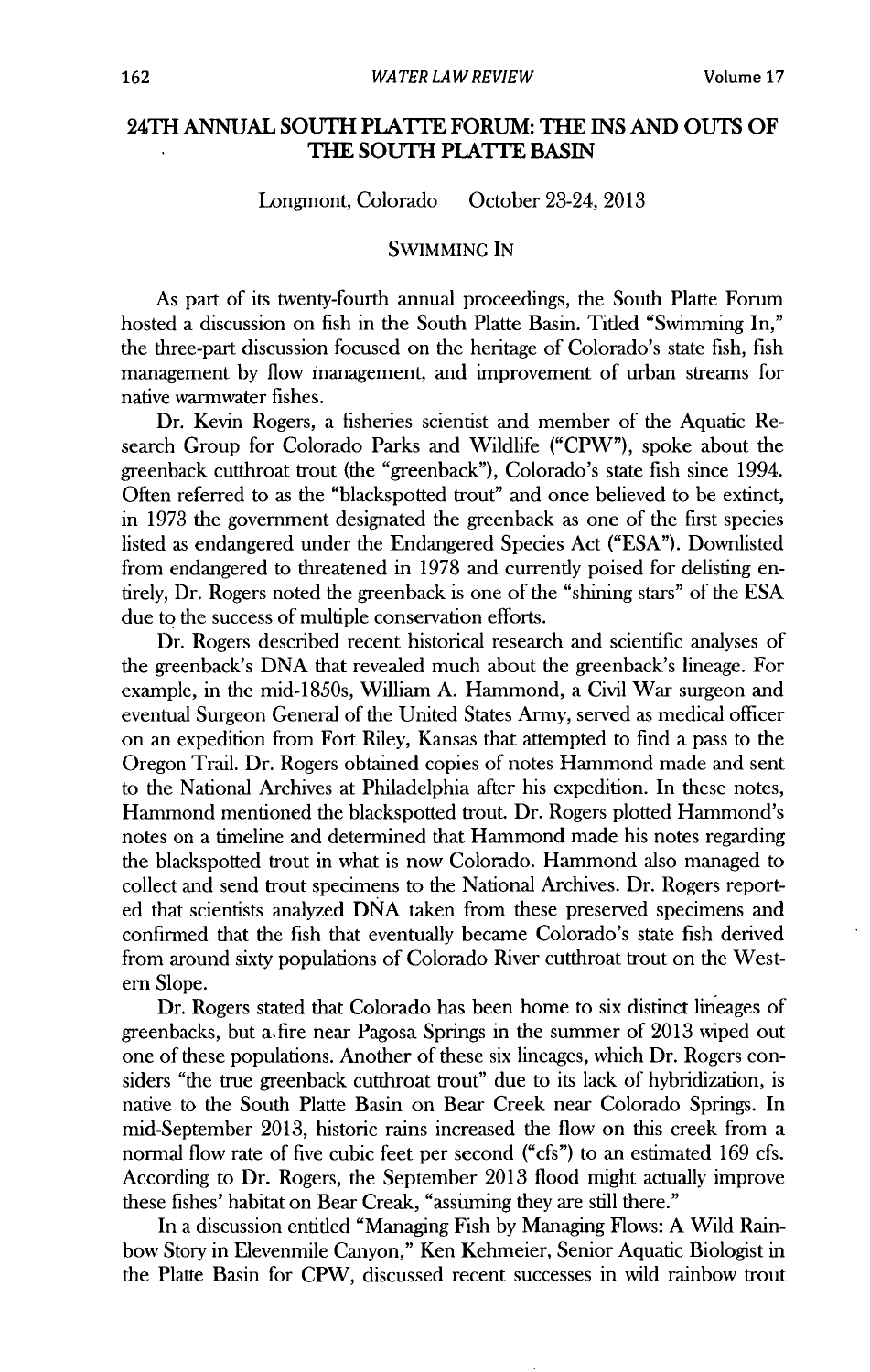("rainbow") management. Elevenmile Canyon lies southwest of Lake George in Park County, Colorado. CPW manages the upper section of the canyon as a self-sustaining wild rainbow trout fishery, which means no stocking is required.

Since **2003,** the rainbow population in this area has consistently declined. In light of this realization, Mr. Kehmeier and his associates began studying the factors that might have contributed to the decline. According to Mr. Kehmeier, rainbows in this area tend to spawn in **mid-** to late-April depending on the temperature of the water, which warm-water releases from the Elevenmile Canyon Dam can alter. After studying years of data, Mr. Kehmeier's team determined that in years with sustained populations of rainbows, flow rates downstream of Elevenmile reservoir and Spinney Mountain reservoir remained stable. However, in recent years with demonstrated low population growth, overlapping data suggested that flows created **by** "untimely" releases from these reservoirs were responsible for the rainbow population decline. Mr. Kehmeier said releases from the reservoir in April and June simply "washed out" trout eggs and fry, thus depleting the populations.

As a result of his team's findings, CPW met with officials from Denver Water and Aurora Water in March 2011 and February 2012 to discuss possible changes to releases and flow rates downstream of Elevenmile Canyon to attempt to increase the wild rainbow trout population. According to Mr. Kehmeier, the existing population of rainbows in the upper section of the canyon increased **by** only seventy fry in 2010. As the result of collaboration **with** the pertinent water authorities, the existing population in the upper canyon section grew **by** a total of **672** fry in 2011 and 2012. In **2013,** demands on Denver Water prevented it from instituting the improvements from the previous two years. As a result, the population of trout fry declined once again, thus proving the relationship between flow rates and **wild** rainbow trout populations in the upper section of Elevenmile Canyon and the need for continued collaboration between water managers and fisheries managers. Mr. Kehmeier stated that even with losses **in 2013,** "if the **wild** rainbow trout population can increase two to three years out of every five, the overall population will tend to improve."

With respect to the September **2013** flood, Mr. Kehmeier said river fish populations experienced virtually no changes. In fact, from a fisheries standpoint, Mr. Kehmeier said the flood was "almost an ecological reset on a lot of our rivers," essentially a cleaning of the rivers. Mr. Kehmeier acknowledged that the September flood was devastating, but he noted "the fish survived the flood way better than we as people did."

In the final discussion of "Swimming In," Ashley Ficke discussed how to improve urban streams for native warmwater fishes. Ms. Ficke, a doctoral candidate in fisheries biology at the University of Colorado at Boulder, described the South Platte as an "urban stream," a transition zone between the mountains and the plains. According to Ficke, "transition zone streams" in Colorado are **highly** modified because of their spatial relation to urban areas, differing greatly from mountain and plains streams in terms of geomorphology, physicochemical characteristics, and hydrology.